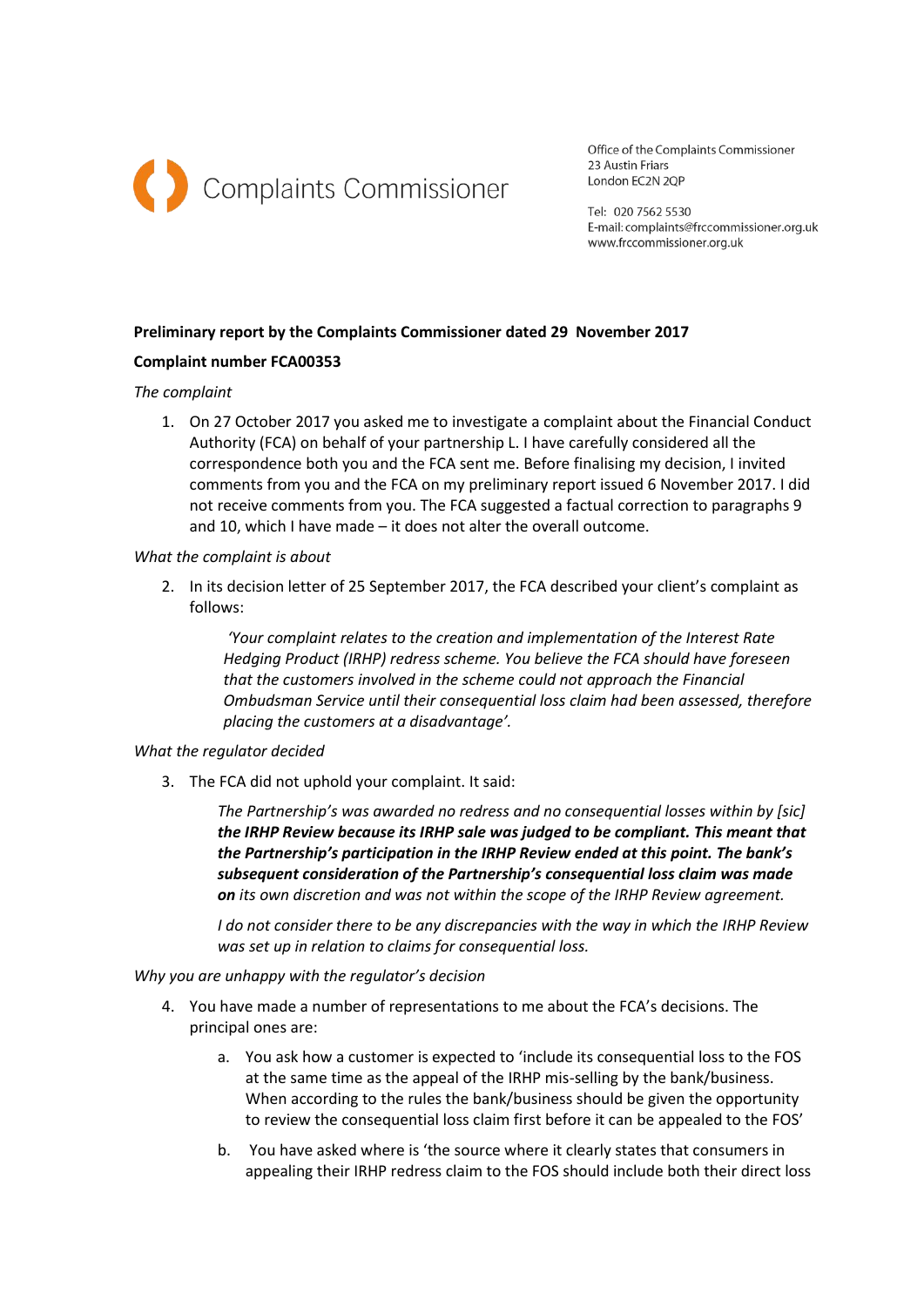on the mis-selling of the IRHP product and their consequential loss at the same time.'

#### *Preliminary point*

- 5. I make a preliminary point before setting out my analysis. Under paragraph 3.4 (e) of the complaints scheme, I cannot review the actions of the Financial Ombudsman Service (FOS). I also cannot review the actions of your bank.
- 6. All I can do is consider is the reasonableness of the FCA's response to the points you have made.

# *My analysis*

- 7. I have looked carefully at your complaint, and the FCA's documents.
- 8. The background to your complaint can be summarised as follows:
- Partnership L was entered in to the IRHP review by bank X, who undertook a review and concluded the sale had been compliant. Therefore, no redress was offered.
- The partnership complained to the FOS. The FOS partially upheld the complaint in 2015 and found that although the partnership would still have been required to take out IRHP protection, an alternative product would have been more suitable, and made an award to the partnership of the break clause fees the partnership had incurred, plus the difference between the existing and replacement product plus 8% interest to reimbursed payments.
- The partnership accepted the FOS final decision above, which made it legally binding on both the partnership and the bank.
- At some point after the agreement was signed, the bank agreed that the partnership could submit a consequential loss claim, which it said it would review 'outside the IRHP review, but in accordance with its principles'.
- The partnership submitted a claim which bank X rejected and the partnership submitted a complaint to the FOS in 2016.
- The FOS declined to look at the complaint as it deemed the matter had been resolved in a binding way through the agreement signed in 2015.

# *My analysis*

- 9. The FCA's role during the IRHP review is one of providing oversight of the banks and the independent reviewers to check that they are conducting their reviews in a way that is fair, reasonable and consistent with the agreed process.
- 10. In your case, the bank's decision was that your sale had been compliant, and therefore no redress was payable.
- 11. The FCA has already explained to you that at that point the partnership's participation in the IRHP Review was at an end.
- 12. However, the IRHP Review does not replace customers' rights to go to the Financial Ombudsman Service or through the courts.
- 13. You then approached the FOS, which awarded the partnership redress which was accepted. Subsequently, the bank agreed to consider a claim for consequential loss, but having done so decided that you should not be awarded any.